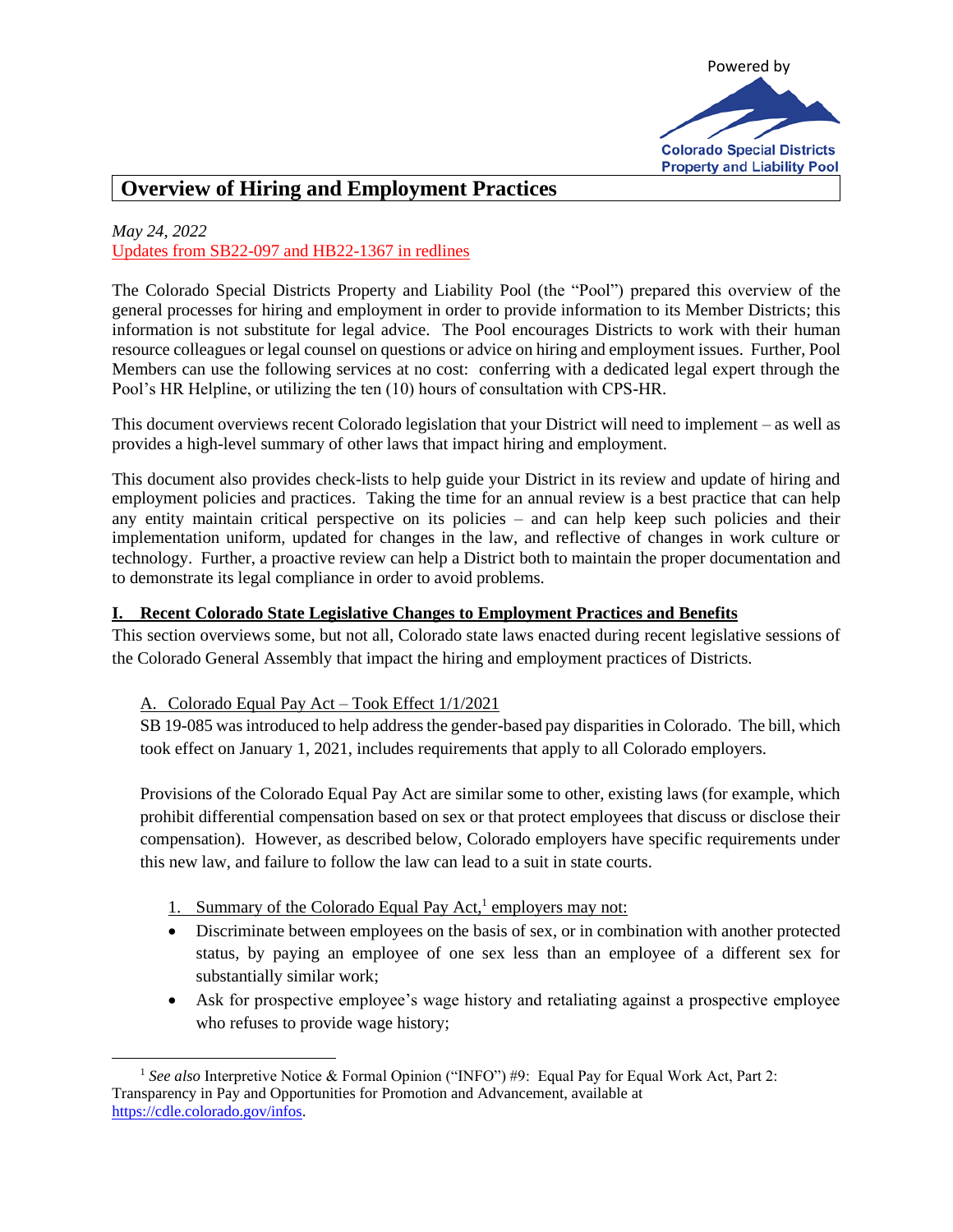- Retaliate against employees who ask about their wages or seek to compare their wages to those of other employees; or
- Prohibit employees from discussing or disclosing their wages.

## 2. Enforcement of Rights under the Colorado Equal Pay Act

Employees who believe they are being paid less due to their gender can to file a civil lawsuit within two (2) years of the alleged violation, and can seek up to three (3) years back pay. Regardless, there is no requirement to engage in or exhaust an administrative process before an employee may commence a civil action against an employer. Further, for up to one (1) year after an alleged violation, an employee can file a written complaint with the Division of Labor Standards  $\&$ Statistics (Division) when an employer fails to meet the "Transparency in Pay and Opportunities for Promotion and Advancement" requirements; the Director of the Colorado Department of Labor and Employment (Department) may order fines for each violation (no less than \$500, no more than \$10,000 per violation). An employer's failure to maintain documentation for two (2) years after the end of employment creates a rebuttable presumption in favor of an employee's claim (and instruction to a jury that failure to keep records can be considered evidence that the violation was not made in good faith).

The Division adopted the final Equal Pay Transparency Rules, effective January 1, 2021, which provides additional information and guidance to employers.<sup>2</sup>

## 3. Employer's Good Faith

The Colorado Equal Pay Act provides a good faith exception when there is an apparent or alleged disparity in pay. An employer's good faith can be demonstrated when non-discriminatory factors (like geographic location, seniority, merit, regular travel, education, and experience) are considered in compensation. An employer can further show and document its good faith when setting employee compensation by completing regular pay audits to address any disparities in pay that cannot be reasonably based on these factors.<sup>3</sup> A court cannot award back pay (as liquidated damages) if an employer has reasonable grounds to believe its hiring and employment practices comply with the Colorado Equal Pay Act.

## 4. What does my District need to do to comply with the provisions of the Colorado Equal Pay Act?<sup>4</sup>

- Continue an active review your District's hiring and employment practices;
- Announce employment advancement opportunities to all employees on the same calendar day (and prior to making a promotion decision) and retain documentation with details of the announcement;

<sup>2</sup> Equal Pay Transparency Rules, 7 CCR 1103-13, available at [https://cdle.colorado.gov/laws-regulations](https://cdle.colorado.gov/laws-regulations-guidance)[guidance.](https://cdle.colorado.gov/laws-regulations-guidance)

<sup>&</sup>lt;sup>3</sup> The CSD Pool and the Colorado Special District Association (SDA) co-sponsored a special salary survey for members, available at this link: [https://www.sdaco.org/resources.](https://www.sdaco.org/resources) The SDA hosted a webinar training on applying a salary survey on October 22, 2020, and a recording is available at this link: [https://www.sdaco.org/webinars.](https://www.sdaco.org/webinars)

<sup>4</sup> The CSD Pool hosted a webinar training on implementing the Colorado Equal Pay Act on November 5, 2020, and a recording is available on the calendar at this link: [https://csdpool.org/events.](https://csdpool.org/events)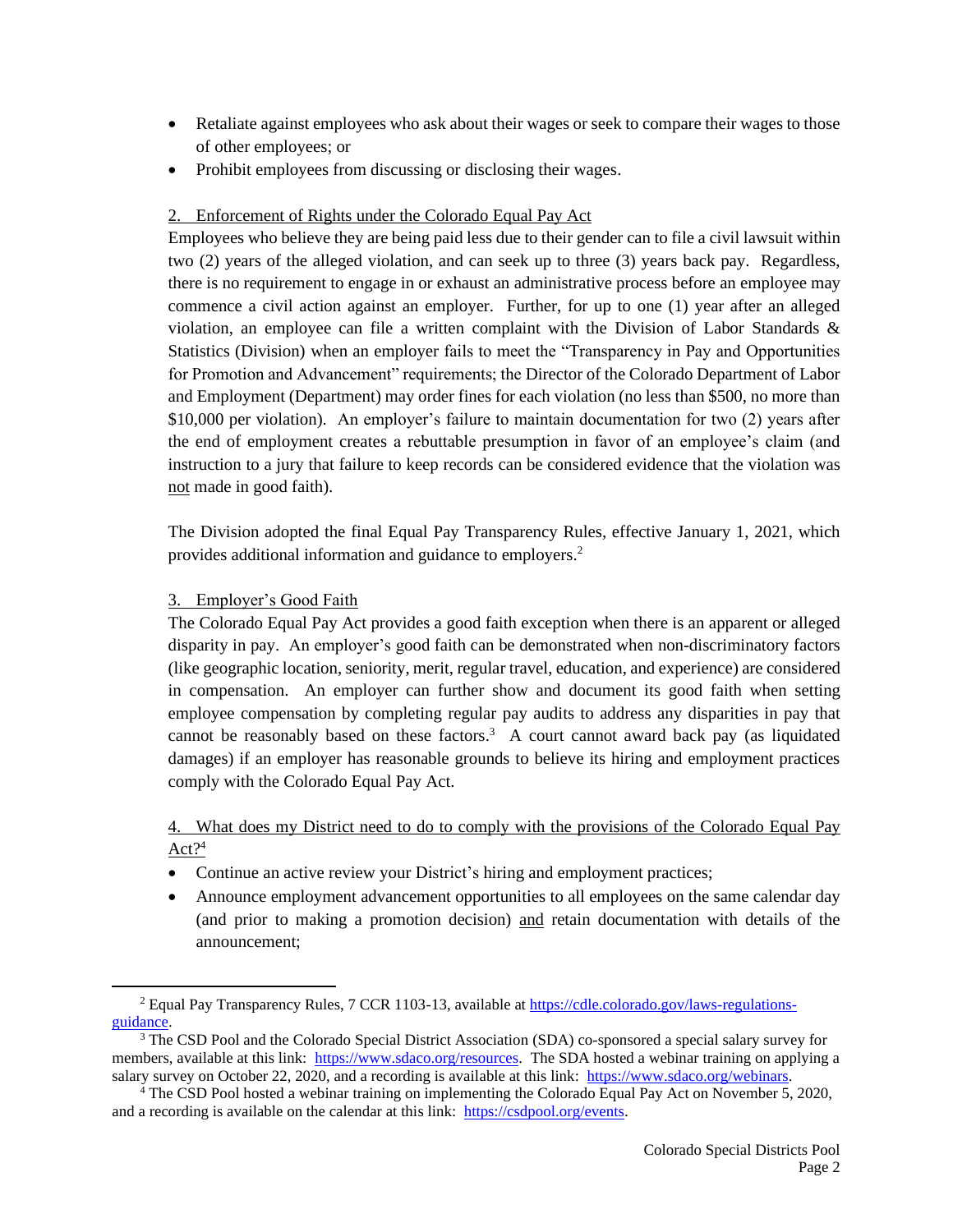- Disclose in each job posting the hourly or salary compensation, or a range, and a general description of benefits and other compensation offered; and retain documentation;
- Review and update job descriptions to include any factors that may affect compensation and retain documentation to demonstrate good faith effort to keep job descriptions updated;
- Apply data from a salary survey to employment positions to determine the necessity of any equity adjustments in compensation and retain documentation with details of the posting;<sup>5</sup>
- Depending on the number of employees your District has, consider periodic reviews of your job descriptions and conduct regular pay audits and retain documentation to demonstrate good faith efforts;
- Remove any solicitation of wage information from processes to apply for employment or promotional opportunities;
- Do not verbally solicit prior wage information;
- When making an offer, do not consider prior wage to set compensation;
- When making an offer, document any of the factors on which you based the compensation and retain documentation to demonstrate that any discrepancies in pay with similar positions is based on good faith, rather than discriminatory, grounds;
- Review interview and other application processes and remove any questions that could constitute a violation of the Equal Pay Act, or that could raise questions about fair evaluation of an applicant's skills or qualifications;
- Review your Employment Manual to determine if an employee's avenues to report retaliation include Equal Pay Act violations – resolving these disputes internally can avoid a complaint with the Department or a lawsuit; and
- Maintain records of job descriptions and wage rate history for each employee while employed and for two years after the employment ends.

## B. 2020 Legislative Changes: Paid Sick Leave and Whistleblower Protection (COVID)

SB20-205 and HB20-1415, introduced in the 2020 session of the Colorado General Assembly, took effect upon the Governor's signature in June 2020.

Some provisions of SB20-205 and the entirety of HB20-1415 place statutory requirements on employers (both public and private) in the context of the continuing COVID-19 public health crisis.

The Division posted Interpretive Notice & Formal Opinions ("INFOs") #5, #6A, #6B, and #6C to help employers (and principals) take actions in the near term to implement these laws.<sup>6</sup>

## 1. Colorado's Paid Leave Law – During a Public Health Emergency

SB20-205, the Healthy Families and Workplaces Act ("HFWA"), was in the news in 2020 for requiring that employers provide at least 48 hours of paid leave. As described below, those provisions took effect in 2021 or 2022, depending on the size of the organization and its employees. However, HFWA also took effect in 2020 for COVID-19-related leave requirements, known as the

<sup>5</sup> *See* footnote #2, above, for links to resources.

<sup>&</sup>lt;sup>6</sup> All INFOs, including these, are available [https://cdle.colorado.gov/infos.](https://cdle.colorado.gov/infos) The posters and/or notice to employees of HFWA and PHEW are available at this link: [https://cdle.colorado.gov/posters-0.](https://cdle.colorado.gov/posters-0)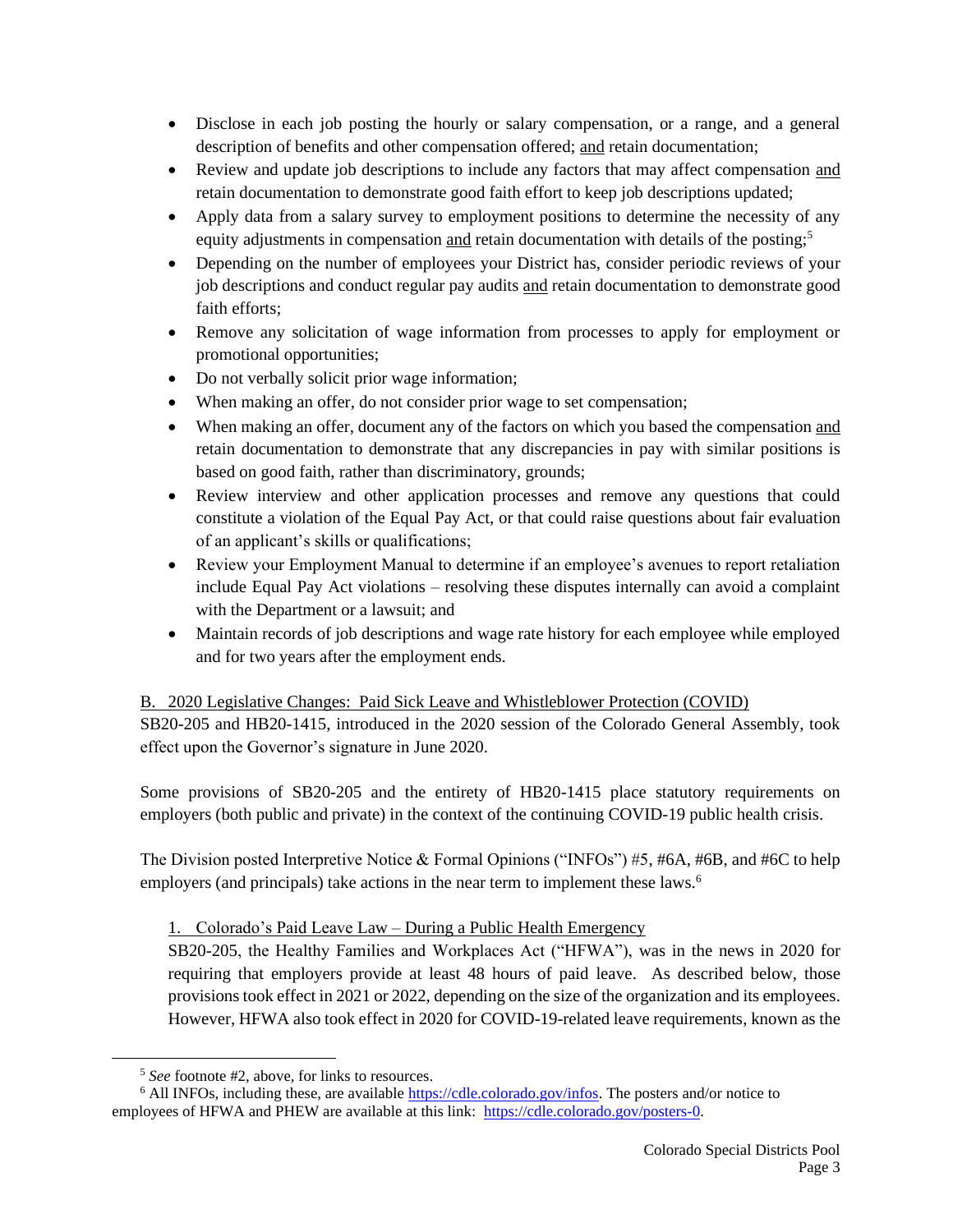Public health Emergency (PHE) Leave. Please note that as of the publication date of this overview, in April 2022, PHE Leave is still in effect – check the link at this footnote for current effect. 7

### a. Summary of COVID-19 PHE Leave

Starting on January 1, 2021, employers of any size (both public and private) were required to provide up to two weeks/80 hours of PHE Leave to employees in three (3) categories relating to COVID-19:

- having COVID-19 symptoms and seeking a medical diagnosis;
- being ordered by a government agent, or advised by a health provider, to quarantine or isolate due to a risk of COVID-19; or
- taking care of someone else due to COVID-19, including caring for another person ordered to quarantine/isolate or for a child whose school, place of care, or child care is closed.<sup>8</sup>

In 2022, employees may still have PHE hours available to use if they did not use them in 2021. However, please note the following for 2022:

- employees do not receive up to 80 hours of PHE Leave each time they have a COVIDrelated need, and
- employees do not receive a new bank of PHE Leave in 2022, except for newly hired full-time employees; and
- employees may use PHE leave until four weeks after a PHE Leave ends.

### b. Enforcement of Rights under the COVID-19 PHE Leave provisions of HFWA

An employee can file a complaint with the Division; or, the employee can make a written demand to the employer. An employee making a written demand must wait 14 days, but thereafter may file a claim in court against the employer for lost pay, for reinstatement, or for fines/penalties.

## c. What does my District need to do to implement the COVID-19 PHE Leave provisions of HFWA?

• In general, refer to the INFO #6C and the Division rules<sup>9</sup> to best understand how this law will interface with your current practices and what steps your District will need to take towards implementation.

 $^7$  An overview of the PHE Leave and explanation of its ongoing application in 2022 during the COVID public health emergency is available at the following link: [https://cdle.colorado.gov/hfwa.](https://cdle.colorado.gov/hfwa) *Please see at link in footnote #6*, INFO #6C: How Health Families and Workplaces Act Paid Leave Differs in 2020, 2021, and Beyond, and How it Differs from Federal Law, Prior Colorado Law, and Paid Family/Medical Leave.

<sup>&</sup>lt;sup>8</sup> Note that the definition of "family member" for purposes of HFWA is broad: "'Family member' means: (a) An employee's immediate family member, as defined in section 2-4-401(3.7); (b) A child to whom the employee stands in loco parentis or a person who stood in loco parentis to the employee when the employee was a minor; or (c) A person for whom the employee is responsible for providing or arranging health- or safety-related care." C.R.S. § 8-13.3-4-2(6).

<sup>9</sup> The Division has incorporated the provisions of HFWA into the Colorado Wage Protection Rules, codified in 7 CCR 1103-7, and available at [https://cdle.colorado.gov/laws-regulations-guidance.](https://cdle.colorado.gov/laws-regulations-guidance)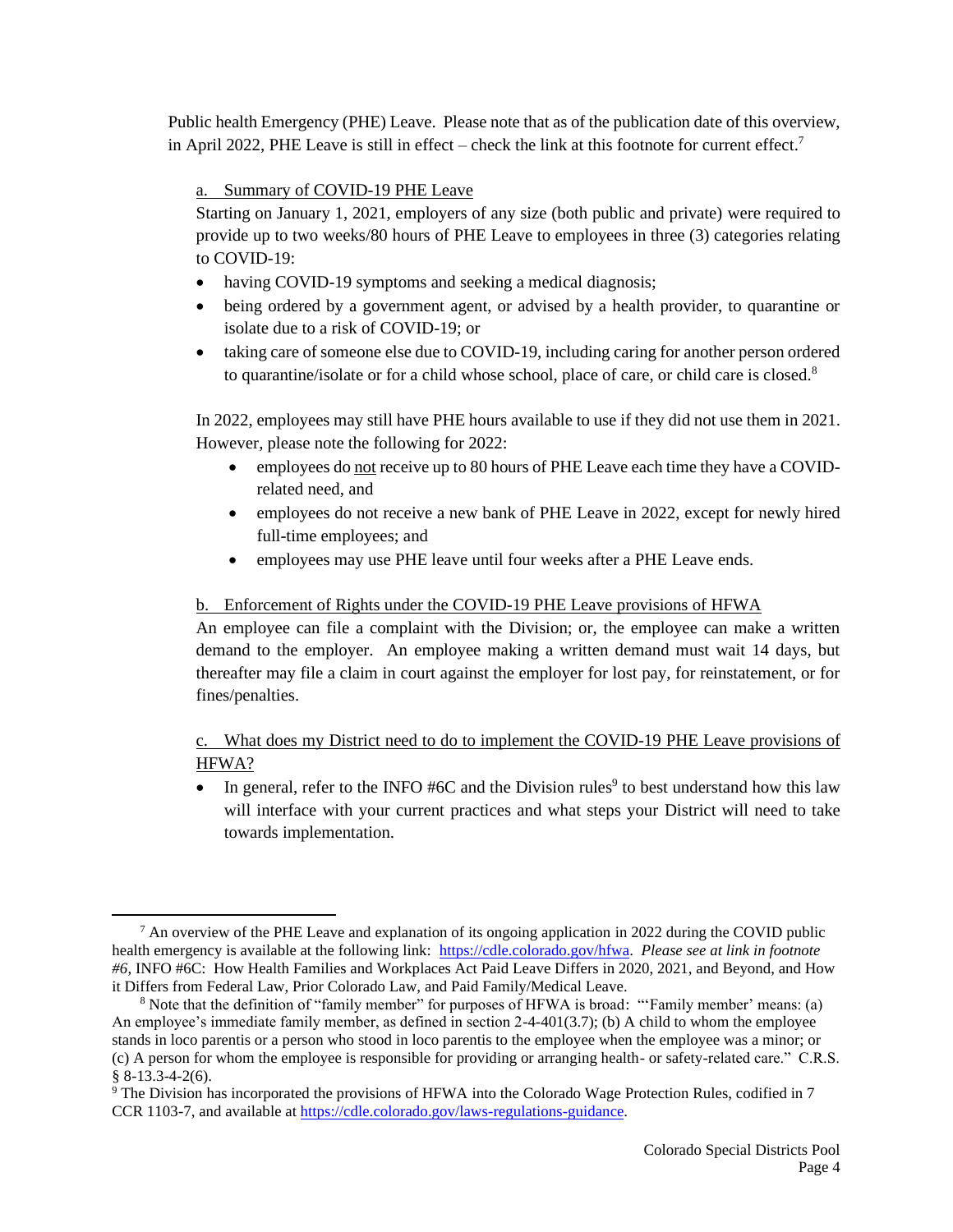- Notify employees in writing of the right to take this leave. INFO #6A provides how an employer can meet these requirements, including by providing information to employees by electronic transmittal.
- Review your Employment Manual or other practices that might limit or prohibit leave required during a public health emergency, including child care. These provisions continue.
- Revise your Employment Manual or other practices to allow leave required under this law for an employee of any status (hourly, temporary, part-time).
- Revise your Employment Manual or other practices to adopt the statutory definition of "family member."
- Revise leave request policies for the following:
	- for less than 4 days in a row of leave, employers may not require an employee to give advanced notice or submit documentation;
	- for more than 4 days in a row of leave, employers may only require an employee to submit documentation after the leave has been taken; and no more than is reasonably necessary to verify;
- Revise your Employment Manual provisions relating to reporting complaints or retaliation to include Paid Leave violations.
- If the federal Family Medical Leave Act applies to your District, make sure to review FMLA provisions in your Employment Manual relating to requesting paid leave to care for a family member. Processes or documentation authorized for the federal FMLA may not comply with the Colorado Paid Leave Law (when an employee is using paid leave under state law). Your District may need to address state paid leave separately from federal FMLA.
- If you receive any complaints, investigate and document.
- Maintain documentation relating to employees' requests for leave, leave granted, leave balances, and leave accrual.

# 2. Colorado's Paid Leave law (HFWA) – 48 hours of Annual Leave for Full-Time Equivalents – Took Effect January 1, 2021 or 2022

Beyond a public health emergency, SB20-205/HFWA, requires employers to comply with the ongoing provisions of the law on January 1, 2021 (for 16+ employees) or January 1, 2022 (for 15 or fewer employees). On these effective dates, employers must have provided a minimum of 48 hours (for full time employees or equivalents) of paid leave and implemented other provisions of the law.

a. Summary of HFWA for 2021 or 2022 effective provisions

Paid leave must be provided for various health- and safety-related needs, including:

- having a mental or physical illness, injury, or health condition that prevents an employee from working; getting preventative care (diagnosis or treatment);
- caring for a "family member" who needs preventative, diagnosis, or treatment of any mental or physical illness, injury, or health condition;
- needing leave for care or other services relating to the employee's or family member's domestic abuse, sexual assault, or criminal harassment; and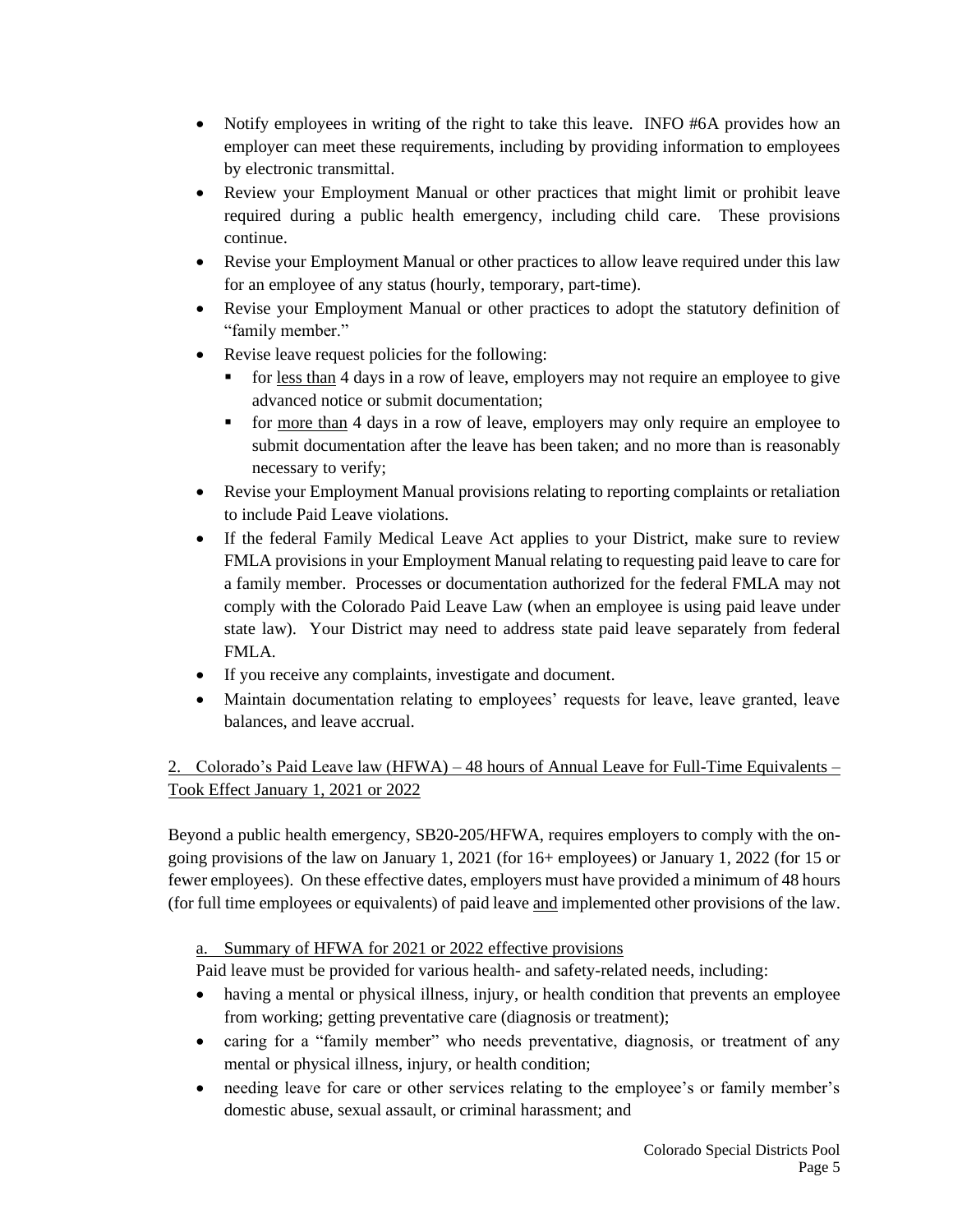• caring for the employee's child whose school, when the place of care, or child care is closed due to a public health emergency.

Note that the definition of "family member" for purposes of HFWA is broad.<sup>10</sup>

## b. Enforcement of Rights under HFWA, for 2021 or 2022

An employee can file a complaint with the Division for unlawful retaliation or interference with rights; or, the employee can make a written demand to the employer. An employee making a written demand must wait 14 days, but thereafter may file a claim in court against the employer for lost pay, for reinstatement, or for fines/penalties.

## c. What does my District need to do to comply with HFWA?

- In general, refer to the INFO #6B and the Division rules<sup>11</sup> to best understand how this law will interface with your current practices and what steps your District will need to take towards implementation.
- Notify employees in writing of the right to take this leave. INFO #6B provides how an employer can meet these requirements, including by providing information to employees by electronic transmittal.
- Review your Employment Manual or other practices that might limit or prohibit leave required during a public health emergency, including child care. These provisions continue.
- Revise your Employment Manual or other practices to allow leave required under this law for an employee of any status (hourly, temporary, part-time).
- Revise your Employment Manual or other practices to adopt the statutory definition of "family member."
- Revise leave request policies for the following:
	- for less than 4 days in a row of leave, employers may not require an employee to give advanced notice or submit documentation;
	- for <u>more than</u> 4 days in a row of leave, employers may only require an employee to submit documentation after the leave has been taken; and no more than is reasonably necessary to verify;
- Revise your Employment Manual provisions relating to reporting complaints or retaliation to include Paid Leave violations.
- If the federal Family Medical Leave Act applies to your District, make sure to review FMLA provisions in your Employment Manual relating to requesting paid leave to care for a family member. Processes or documentation authorized for the federal FMLA may not be comply with the Colorado Paid Leave Law (when an employee is using paid leave under state law). Your District may need to address state paid leave separately from federal FMLA.
- If you receive any complaints, investigate and document.

<sup>&</sup>lt;sup>10</sup> See above C.R.S. § 8-13.3-4-2(6).

 $11$  The Division has incorporated the provisions of HFWA into the Colorado Wage Protection Rules, codified in 7 CCR 1103-7, and available a[t https://cdle.colorado.gov/laws-regulations-guidance.](https://cdle.colorado.gov/laws-regulations-guidance)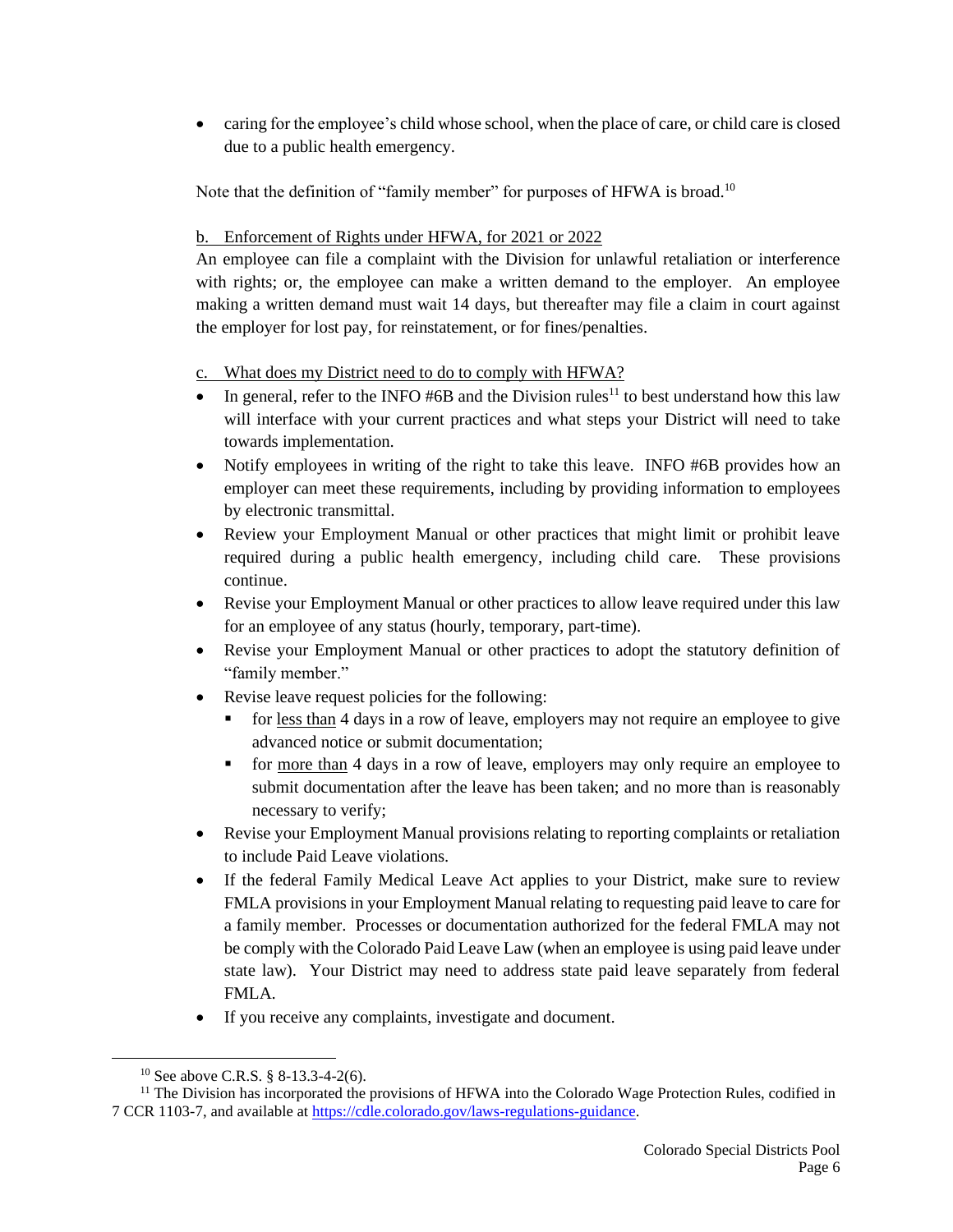• Maintain documentation relating to employees' requests for leave, leave granted, leave balances, and leave accrual.

## 3. Public Health Emergency Whistleblower law (PHEW)

HB20-1415, the Public Health Emergency Whistleblower law (PHEW), is best understood in the context of the COVID-19 pandemic because the law prohibits a "principal" (a "principal" is any employers and any entity that contracts with 5 or more independent contractors) from retaliating against a worker who raises reasonable concerns regarding health or safety during a public health emergency. SB22-097 expended these protections, regardless of whether there is a declared public health emergency.

## a. Enforcement of Rights under the PHEW

A worker can file a complaint of retaliation or interference with the Division. After filing with the Division and if Division does not investigate, a worker may file a claim in court against the principal for lost pay, for reinstatement, and/or for fines/penalties.

b. What actions does my District need to take to implement PHEW?

- In general, refer to the INFO #5 and the Division rules<sup>12</sup> to best understand how this law will interface with your current practices and what steps your District will need to take towards implementation.
- Post notice of a worker's rights in a conspicuous location. The Division's poster indicates that the poster can be shared with remote workers electronically.
- Review the direction from state and federal authorities, including OSHA, on safety precautions.
- Revise your safety policies and procedures to include health, welfare, and safety requirements during a public health emergency.
- Revise your Employment Manual provisions relating to reporting retaliation to include PHEW violations.
- If you receive any complaints, investigate and document.
- Communicate with contractors about health, welfare, and safety requirements during a public health emergency. Draft provisions in new contracts that contemplate PHEW requirements.

## **II. Colorado's Civil Rights Laws that Apply to Hiring and Employment**

The Colorado Anti-Discrimination Act (CADA), which is enforced by the Colorado Civil Rights Division (CCRD), prohibits discrimination in employment, housing, and places of public accommodation.

<sup>&</sup>lt;sup>12</sup> The Division rules have been finalized as the Colorado Whistleblower, Anti-Retaliation, Non-interference, and Notice-Giving Rules, codified in 7 CCR 1103-11, and available at [https://cdle.colorado.gov/laws-regulations](https://cdle.colorado.gov/laws-regulations-guidance)[guidance.](https://cdle.colorado.gov/laws-regulations-guidance)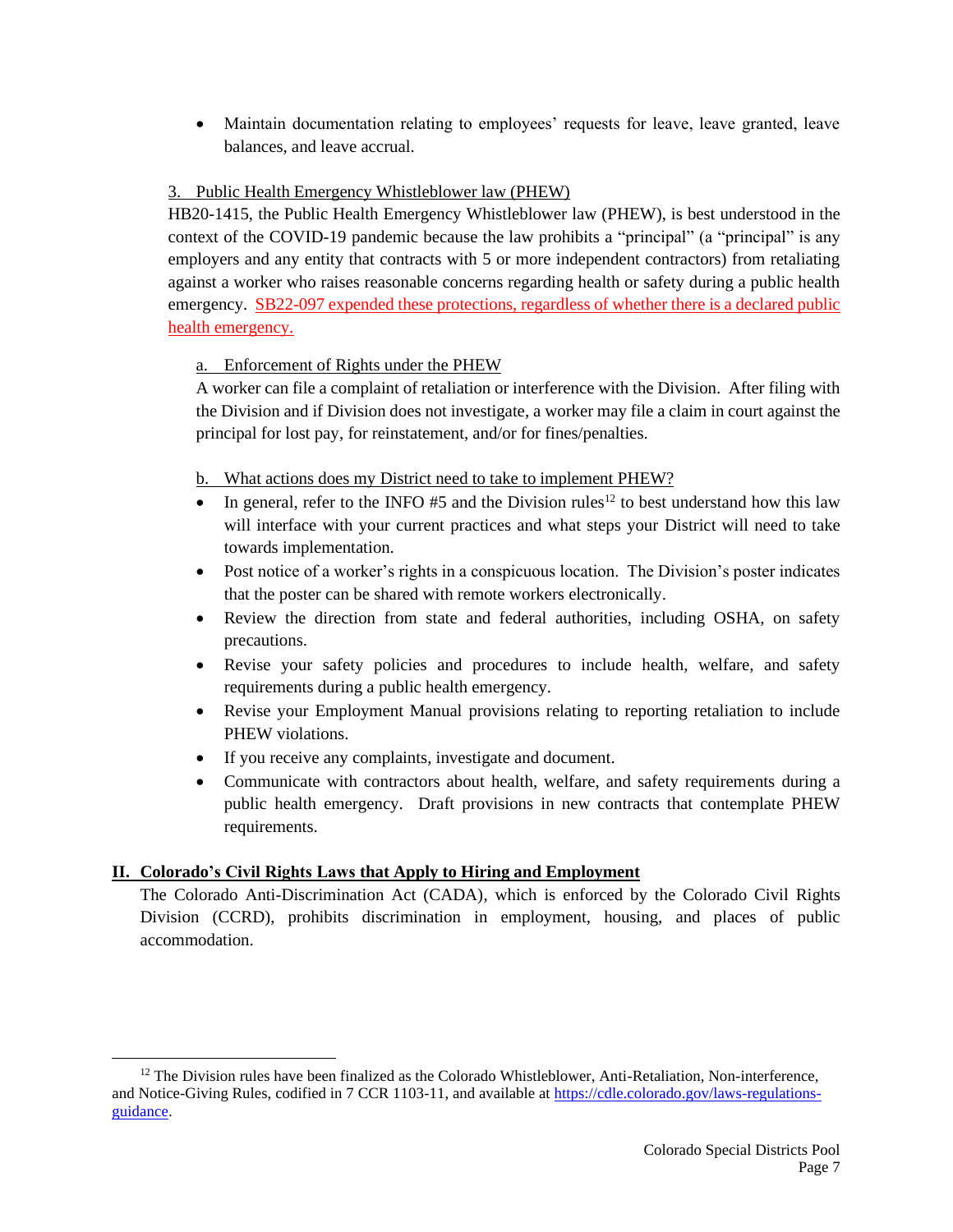In the employment context, CADA applies, in general, to all employers, regardless of size, public or private. C.R.S. § 24-34-401(3). In contrast, some federal protections (described below) apply to employers above a certain size.

## A. Prohibited Actions under CADA

Employment Practices Prohibited as Discriminatory or Unfair under CADA, C.R.S. § 24-34-402, based on or because of a person's protected class or in retaliation for engaging in a protected activity include:

- refusal to hire;
- discharging;
- refusal of promotion;
- demotion;
- harassment during the course of employment;
- discrimination in matters of compensation; or
- discrimination in the terms, conditions, or privileges of employment.

### B. Reasonable Accommodation under CADA

Under CADA, C.R.S. §§ 24-34-402 and 24-34-402.3, employers have a duty to provide reasonable accommodations that may be necessary because of an employee's or applicant's:

- disability; or
- pregnancy, childbirth, or a condition related to pregnancy or childbirth.

Please note that federal law also requires reasonable accommodation for a person's religious beliefs. See below.

### C. Protected Classes in Employment under CADA:

- Disability (a mental or physical impairment which substantially limits a major life activity)
- Race (includes hair texture, hair type, or a protective hairstyle commonly or historically associated with race, such as braids, locs, twists, tight coils or curls, cornrows, Bantu knots, Afros, and headwraps)
- Creed
- Color
- Sex
- Sexual Orientation (which is statutorily defined as "including transgender status" i.e. Gender Identity)
- Religion
- Age  $(40+)$  please note that HB22-1367 expands age-based discrimination claims under CADA, allowing a state claim for age discrimination only (rather than mixed claims, requiring other types of discrimination to be alleged)
- National Origin
- Ancestry
- Marriage to a Co-Worker (applies in limited circumstances)
- Pregnancy, childbirth, and related conditions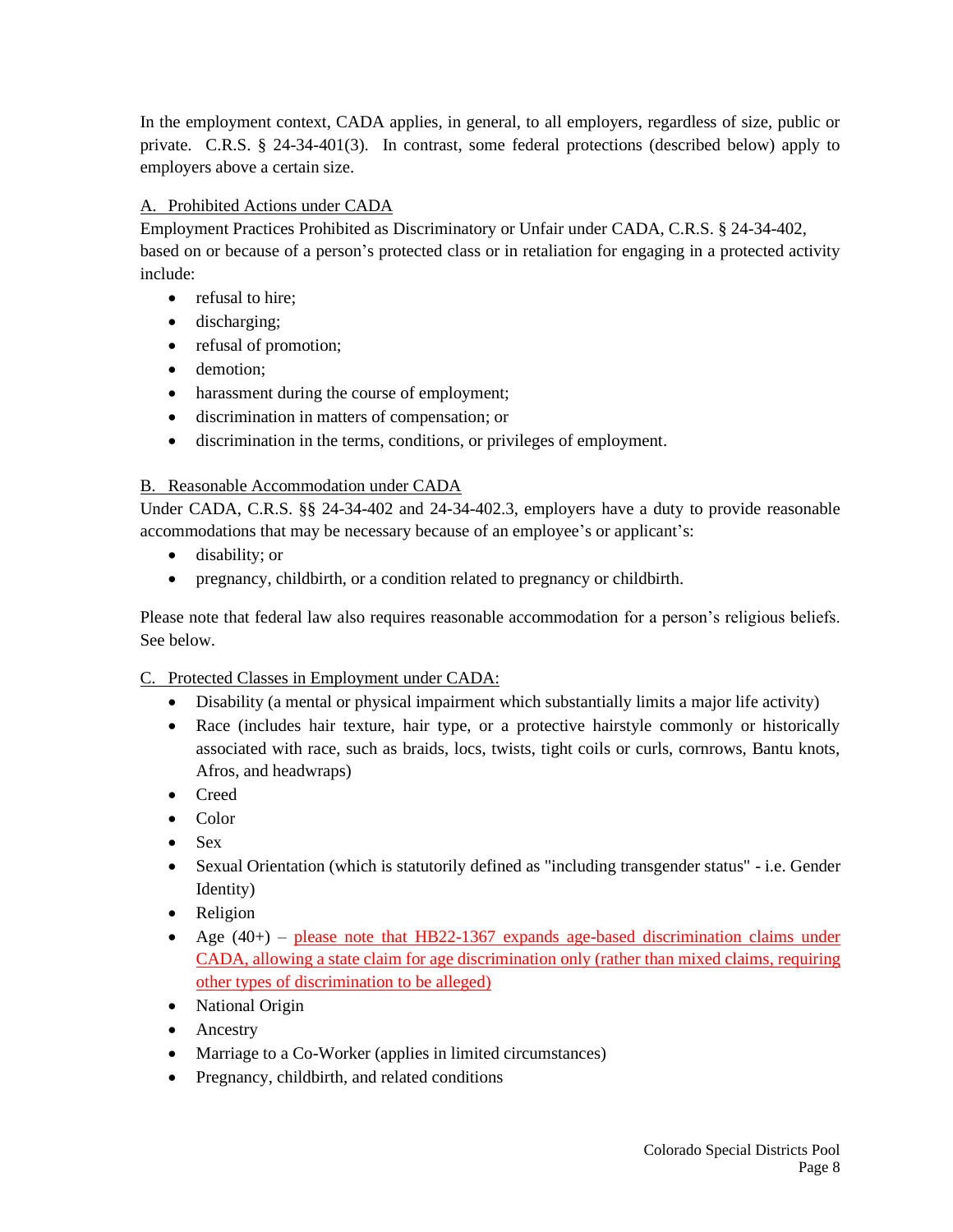Persons making complaints of employment discrimination must file with the CCRD within  $\frac{6 \text{ months}}{6 \text{ months}}$ 300 days after the alleged discriminatory or unfair employment practice. C.R.S. § 24-34-403. HB22-1367.

### **III. Provisions of Federal Law that Apply to Hiring and Employment**

The below describes some, but not all, federal laws that impact hiring and employment practices. Please note that many of rights are also protected, sometimes more broadly, under Colorado law.

#### A. The Americans with Disabilities Act of 1990 (ADA)

The ADA prohibits employers(with 15 or more employees), including state and local governments, from discriminating against qualified individuals with disabilities during job recruitment, hiring, compensation, promotion, job training, and termination.<sup>13</sup> The ADA requires employers to make reasonable accommodations to remove barriers for a person with a disability. Notice to applicants and employees of their rights is required under the ADA.

#### B. The Age Discrimination in Employment Act of 1967 (ADEA)

Employees 40 years and older are protected by the ADEA from age-related discrimination in employment-related decision (for most employers of 20 and more employees).

### C. Civil Rights Act

The Civil Rights Act was enacted, and has been amended many times, to protect the constitutional rights of individuals and prevent employment discrimination based on race, color, sex, religion, national origin or age for most employers, including state and local governments. Notice to applicants and employees of their rights is required.<sup>14</sup>

Please note that the Pregnancy Discrimination Act of 1978 (PDA) was an amendment to Title VII of the Civil Rights Act of 1964, protecting employees from discrimination in the workplace based on pregnancy, childbirth or related medical conditions.<sup>15</sup>

The Civil Rights Act further prohibits employers, including state and local governments, from discriminating against applicants or employees on the basis of religion.<sup>16</sup> Please note that, while the federal law applies to employers with 15 or more employees, Colorado's protections apply to any employer with at least 1 employee. Employers should be aware that questions regarding an applicant's religious affiliation or beliefs are not generally related to job qualifications and are

[https://www.eeoc.gov/laws/guidance/ada-your-responsibilities-employer.](https://www.eeoc.gov/laws/guidance/ada-your-responsibilities-employer)

<sup>14</sup> See "EEO is the Law" posters, available at: [https://www.eeoc.gov/employers/eeo-law-](https://www.eeoc.gov/employers/eeo-law-poster#:~:text=The%20law%20requires%20an%20employer,pay%2C%20disability%20or%20genetic%20information.)

<sup>&</sup>lt;sup>13</sup> EEOC, "The ADA: Your Responsibilities as an Employer,"

[poster#:~:text=The%20law%20requires%20an%20employer,pay%2C%20disability%20or%20genetic%20infor](https://www.eeoc.gov/employers/eeo-law-poster#:~:text=The%20law%20requires%20an%20employer,pay%2C%20disability%20or%20genetic%20information.) [mation.](https://www.eeoc.gov/employers/eeo-law-poster#:~:text=The%20law%20requires%20an%20employer,pay%2C%20disability%20or%20genetic%20information.) For an example of an EEO policy statement, please see the version posted by the U.S. Secretary of Labor: [https://www.dol.gov/sites/dolgov/files/OASAM/crc/EEOPolicy.pdf.](https://www.dol.gov/sites/dolgov/files/OASAM/crc/EEOPolicy.pdf)

<sup>&</sup>lt;sup>15</sup> For additional information, see [https://www.eeoc.gov/pregnancy-discrimination.](https://www.eeoc.gov/pregnancy-discrimination)

<sup>16</sup> EEOC, "Religious Discrimination," [https://www.eeoc.gov/religious-discrimination.](https://www.eeoc.gov/religious-discrimination)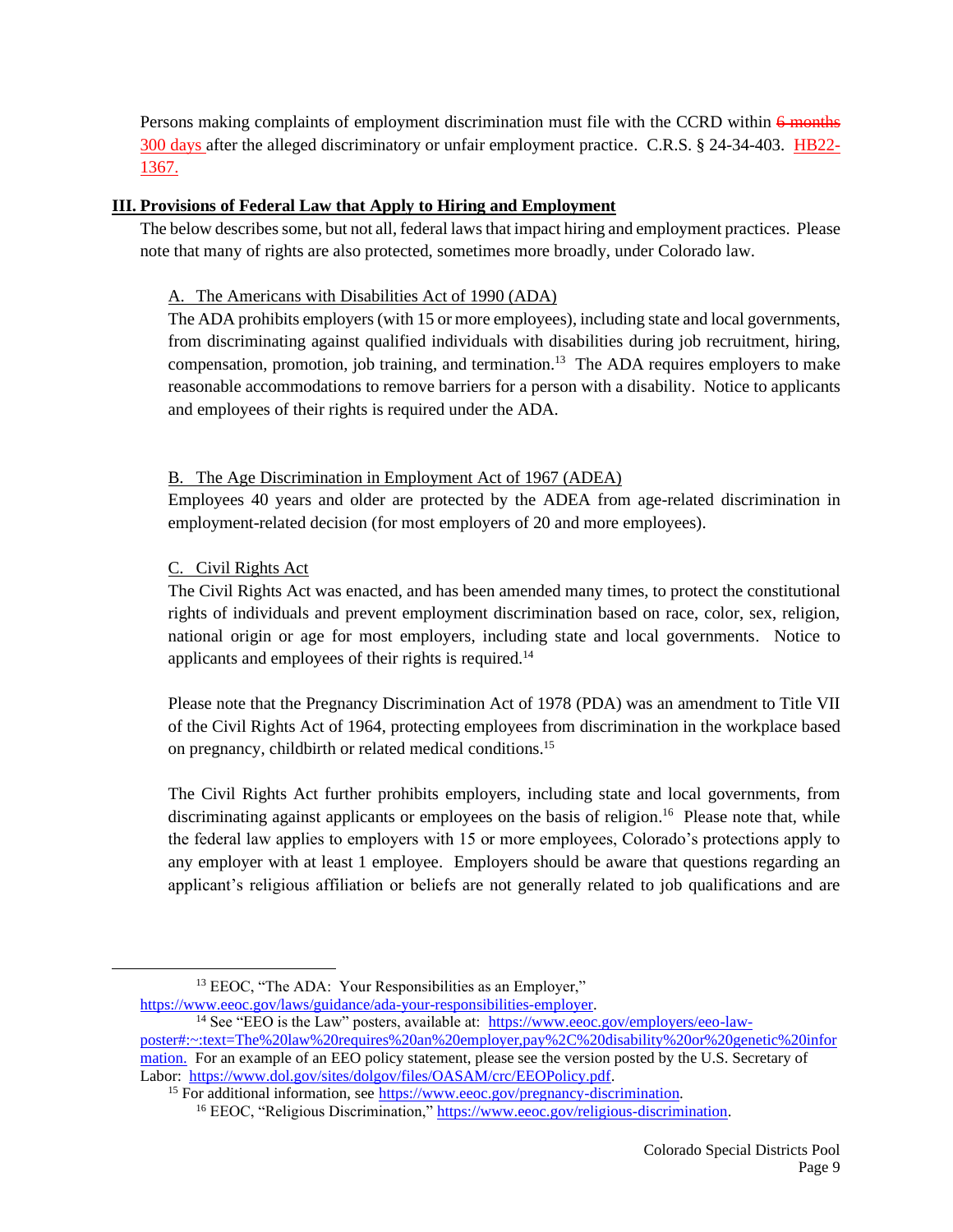problematic under federal law.<sup>17</sup> The law also requires that employers must make reasonable accommodations to allow applicants or employees to practice or observe their religion.<sup>18</sup>

Many of the protections for employees in the Civil Rights Act are enforced by the federal Equal Employment Opportunity Commission (EEOC), including complaints on harassment and retaliation. An employee can file an action under Title VII of the Civil Rights Act (and also, if a government action is involved, can sue under a different provision of federal law enacted to enforce the  $14<sup>th</sup>$  Amendment: 42 U.S.C. § 1983).

### D. Fair Labor Standards Act (FLSA)

The FLSA establishes wage and hour guidelines, including for employees of state and local governments.<sup>19</sup> Further, it regulates child labor by limiting hours, types of work, and requiring minimum wages. The U.S. Department of Labor enforces these provides, and can recover pack wages for violations of minimum wage, overtime, and other issues. Notice to employees of their rights is required. $20$ 

#### E. Family and Medical Leave Act (FMLA)

The FMLA authorizes eligible employees of covered employers (state and local governments; private employers with 50 or more employees) to take unpaid, protected leave for family and medical reasons, up to 12 weeks in a year.<sup>21</sup> Notice to employees of their rights is required.<sup>22</sup>

#### F. Occupational Safety and Health Act (OSHA)

OSHA protects employee from work-related injuries, illnesses, and deaths by setting standards for working conditions that are safe and free from any health hazards for all employees. In Colorado, private sectors are under federal OSHA jurisdiction, but state and local government workers are not.

<sup>&</sup>lt;sup>17</sup> EEOC, "Pre-Employment Inquiries and Religious Affiliation or Beliefs," [https://www.eeoc.gov/pre](https://www.eeoc.gov/pre-employment-inquiries-and-religious-affiliation-or-beliefs)[employment-inquiries-and-religious-affiliation-or-beliefs.](https://www.eeoc.gov/pre-employment-inquiries-and-religious-affiliation-or-beliefs)

<sup>&</sup>lt;sup>18</sup> EEOC, "Religious Accommodation Tips," [https://www.eeoc.gov/employers/small](https://www.eeoc.gov/employers/small-business/religious-accommodations-tips)[business/religious-accommodations-tips.](https://www.eeoc.gov/employers/small-business/religious-accommodations-tips)

<sup>19</sup> See "Handy Reference Guide to the Fair Labor Standards Act,"

[https://www.dol.gov/agencies/whd/compliance-assistance/handy-reference-guide-flsa.](https://www.dol.gov/agencies/whd/compliance-assistance/handy-reference-guide-flsa) <sup>20</sup> The FLSA Poster for State and Local Government Employees is available at:

<https://www.dol.gov/sites/dolgov/files/WHD/legacy/files/wh1385State.pdf>

<sup>&</sup>lt;sup>21</sup> The U.S. Department of Labor site on FMLA, [https://www.dol.gov/agencies/whd/fmla,](https://www.dol.gov/agencies/whd/fmla) has links to many resources. The Employer's Guide to the FMLA is available at:

<https://www.dol.gov/sites/dolgov/files/WHD/legacy/files/employerguide.pdf>

<sup>&</sup>lt;sup>22</sup> A downloadable FMLA poster is available at: [https://www.dol.gov/agencies/whd/posters/fmla.](https://www.dol.gov/agencies/whd/posters/fmla)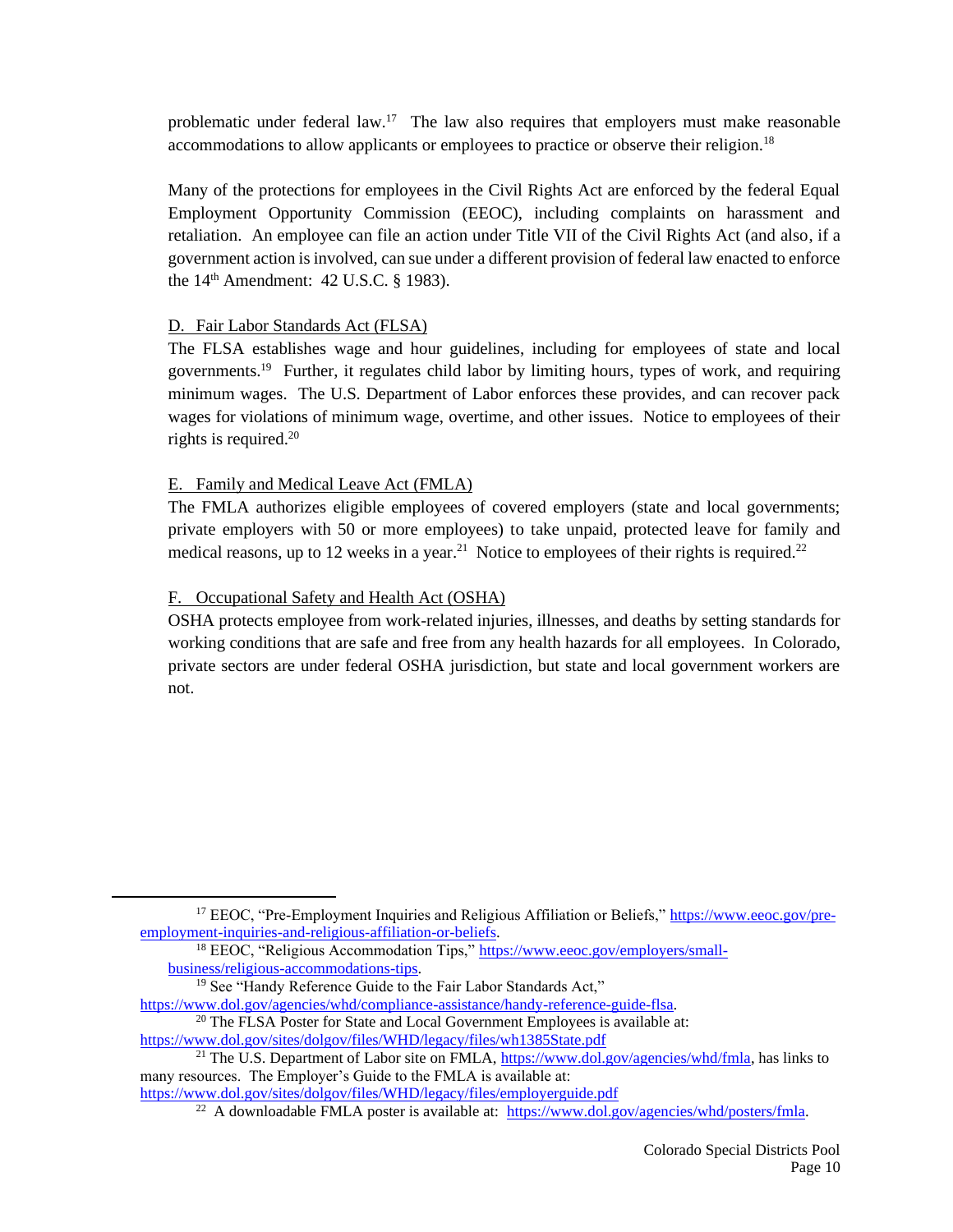### **IV. Check Lists**

Below are checklists for typical provisions or questions to address in hiring and employment policies and practices.

#### A. Procedural questions to begin your review of your District's employment and hiring practices:

- $\Box$  Are we watching employment and hiring trends and keeping up-to-date with best practices?
- Are we updating or reviewing our employment and hiring practices frequently? *Making small housekeeping updates is easier than a complete revision. Also, documenting changes in your employment and hiring practices is important; for example, if your District starts letting some employees work remotely, consider memorializing the practice as a policy to ensure that you are setting up a fair and formal approach as an employer.*
- $\Box$  How long has it been since we have used salary survey data and done a pay audit?
- $\Box$  If not in our Employment Manual, do we have a regular process for employee performance reviews and documentation to keep in the employee's file?
- $\Box$  Do we have a regular process for employee performance improvement and discipline and documentation to keep in the employee's file?
- $\square$  Do we understand how we would investigate and document our process around a complaint or report of discrimination, harassment, retaliation (including against a whistleblower)?
- $\Box$  If we are considering major changes to our practices, do we have the authority and resources to make these changes? *We all recognize that resources are limited – and that we may need to seek authority to adopt significant changes, especially in compensation.*
- Are we being proactive? *It is easier to resolve an employment or hiring issue when the problem is addressed quickly.*
- Are we reaching out to our colleagues when we need help, advice, or perspective? *You have resources and people to help you.*
- B. Substantive questions to begin your review of your District's employment and hiring practices:
- $\Box$  Are we tracking changes in federal and state laws, including administrative rules, relating to employment and hiring?
- $\square$  Do we understand what classes of persons are considered "protected" under state and federal law?
- $\Box$  Do we know what questions or processes may fairly raise questions about our understanding of the laws that prohibit discrimination in hiring and employment?
- $\Box$  Do we have training for employment and hiring processes? Does our training include protected classes, and that we cannot ask questions based on protected classes during interviews? along with a reminder that no employment decisions can be made based upon a protected class
- $\square$  Does our training include an overview of persons in protected classes under state and federal law? Is it clear from our training and practices that employers are not able to ask applicants questions based on their status in a protected class during interviews?
- $\Box$  Is it clear from our training and practices that employers cannot make hiring and employment decisions based on a person's protected class?
- $\Box$  If we get a request for an ADA accommodation, do we know what to do?
- $\Box$  If we get a request for pregnancy accommodation, do we know what to do?
- $\Box$  If we get a request for religious accommodation, do we know what to do?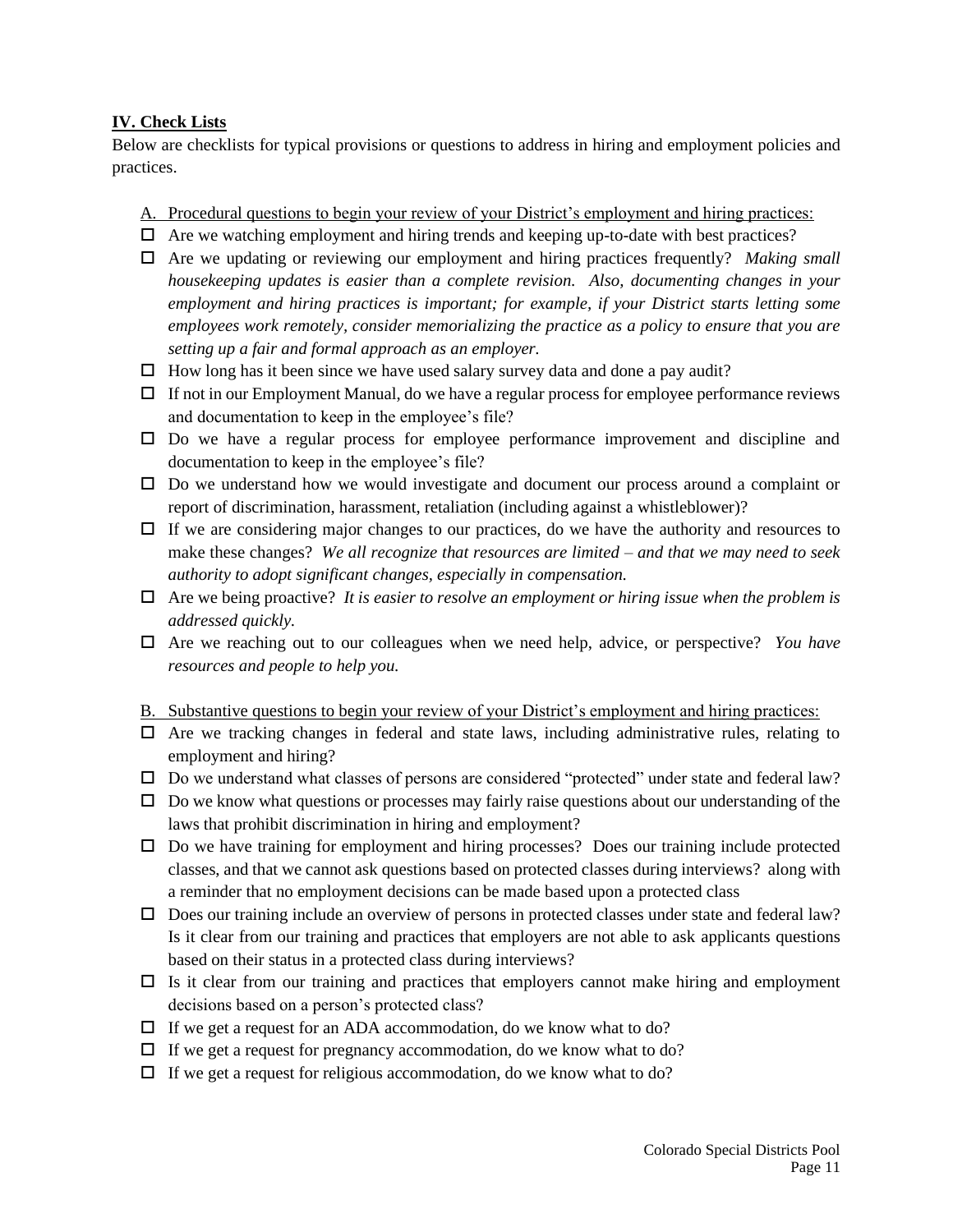- C. Posting or other Notice Requirements
- $\Box$  Posters required under Colorado Law:<sup>23</sup>
	- Overtime and minimum pay standards
	- Civil Rights/Anti-Discrimination Notice for Employment
	- Unemployment Insurance
	- Workers' Compensation (2 posters, notification of rights and explanation of "notice to employer of injury")
	- Notice of Paydays
	- Pregnant Workers Fairness Act
- $\Box$  Posters required under Federal Law<sup>24</sup>
- D. Recruitment/Hiring
- Review your District's records retention policy, which should address:
	- The length records relating to recruitment and hiring will be retained/destroyed; and
	- The manner in which confidential or other sensitive information will be protected
- $\Box$  Retain job announcement and information regarding where announcements were published, posted, or otherwise distributed – including internally posted promotional opportunities for the Colorado Equal Pay Act.
- $\Box$  Review your District's advertisement, recruitment, interview process (questions, prepared in advanced or oral), reference checks, employment verification, and negotiations to set compensation for compliance with the Colorado Equal Pay Act, including the following:
	- Do not solicit information about an applicant's previous wage or salary. Train District staff on this requirement to make sure that no one asks about an applicant's prior salary level at some point in the process.
	- Focus on reasonable and objective skills and experience and document that your District's decisions throughout the hiring process are grounded in these considerations.
	- Keep a critical perspective on your District's communication with applicants throughout the process. You are getting to know these applicants, and having informal, off-the-cuff conversation puts everyone at ease. However, questions relating to an applicant's age, race, marital status, gender, gender identity, sexual orientation, pregnancy, citizenship, religious affiliation, disabilities, or previous drug or alcohol addiction disorders may constitute discrimination. *Please note: there are lawful means to solicit relevant information to the position from applicants, even on topics related to marital status (for example, for purposes of identifying conflicts or nepotism), legal-status as eligible to work, whether an applicant can fulfill essential functions of the job, and whether an applicant is currently using illegal drugs.*

<sup>24</sup> Link to some of the posters required under federal Law, see: [https://www.dol.gov/general/topics/posters.](https://www.dol.gov/general/topics/posters) Please note special notification/poster requirements under the Families First Coronavirus Response Act for the remainder of CY2020. The U.S. Department of Labor further provides a FirstStep Poster Advisor to help employers comply with poster requirements; please see

[https://webapps.dol.gov/elaws/posters.htm?\\_ga=2.197613868.2010694487.1597699612-](https://webapps.dol.gov/elaws/posters.htm?_ga=2.197613868.2010694487.1597699612-362595025.1583426116)

<sup>&</sup>lt;sup>23</sup> Link to posters required under Colorado Law, see: [https://www.colorado.gov/pacific/cdle/posters.](https://www.colorado.gov/pacific/cdle/posters)

[<sup>362595025.1583426116.</sup>](https://webapps.dol.gov/elaws/posters.htm?_ga=2.197613868.2010694487.1597699612-362595025.1583426116) Other required notifications of employee rights under federal law are discussed under I.B. above.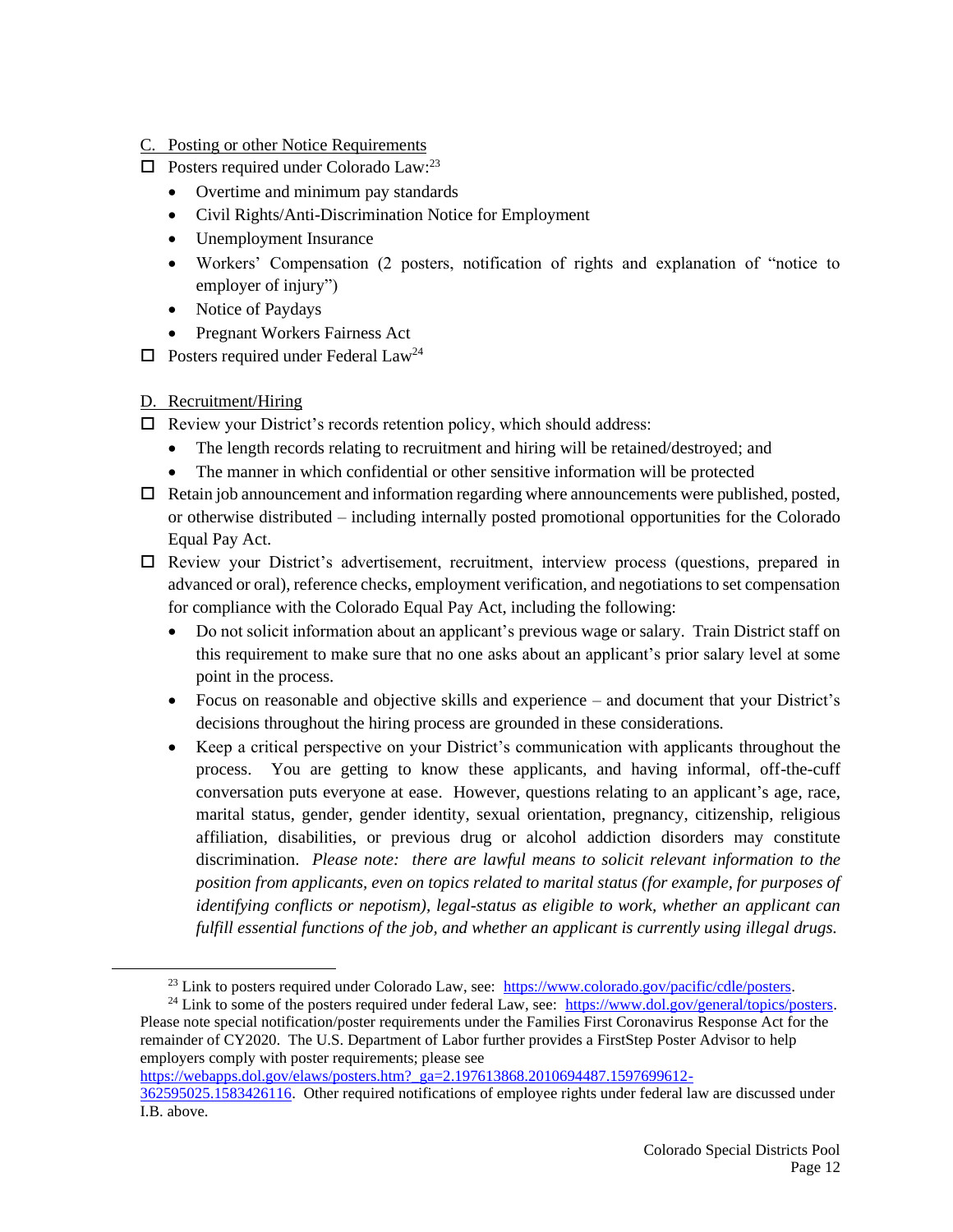- $\Box$  Retain a copy the job description for the position. If there is an "essential function" for the position, make sure to articulate that in the job description; and, review similar positions to make sure that an "essential function" is likewise included.
- $\Box$  Include documentation of methodology used to determine salary/compensation in the file for Colorado's Equal Pay Act (how recently was the position surveyed? What comparable positions were considered, if position was not surveyed? Are there any reasonable and objective factors that may influence this position's compensation, including experience or regional cost-of-living?)
- $\Box$  Retain employment verification and/or reference check documentation for the positions your District hires. Some employers require that an applicant execute a written waiver for reference checks.
- $\Box$  Obtain written authorization from an application to perform a background check. Keep the background check report in the successful applicant's personnel file. If there is confidential information in the report, consider keeping it with medical records, rather than in the personnel file.
- $\Box$  Consider using the same set of questions for each applicant interviewed and keep notations of all answers. This demonstrates your District's fairness to each applicant, affording each individual the same opportunity to respond to similar questions. Retain questions and notations of answers for interviews.

## E. Disciplinary Actions

- $\Box$  Proper documentation of disciplinary actions to be added to a personnel file may include:
	- Warnings
	- Progressive disciplinary measures, such as additional oversight or coaching
	- Professional or progressive improvement plans, signed by employee
	- Notices of disciplinary action, and any rights to appeal
	- Termination of employment

Written documentation, signed or acknowledged by employee is best.

Summaries of verbal warnings or disciplinary actions can be relevant documentation, if memorialized in writing with details such as the date, names and titles of the participants in the communication, an objective description of the discussion, the basis of any action in the employer's procedures (Employment Manual, for example), any progressive discipline follow-up actions required of the participants, a description of the communication of any right the employee may have under law or policy to appeal or escalate the situation, and a report on any actions taken. Such summaries can also constitute a written report to be signed by the employee as an acknowledgment of the earlier verbal communication.

## F. Other Employment Related Files to Keep

 $\Box$  For OSHA, keep a file of required safety trainings so that your District does not have to go through each employee's personnel file to respond to request for training records. Include information in the file relating to the topic, date, and participants in the training. And, in addition to placing documentation of any corrective actions or discipline taken for an employee's safety violation in his/her individual personnel file, keep a copy of these records in the combined "OSHA" file.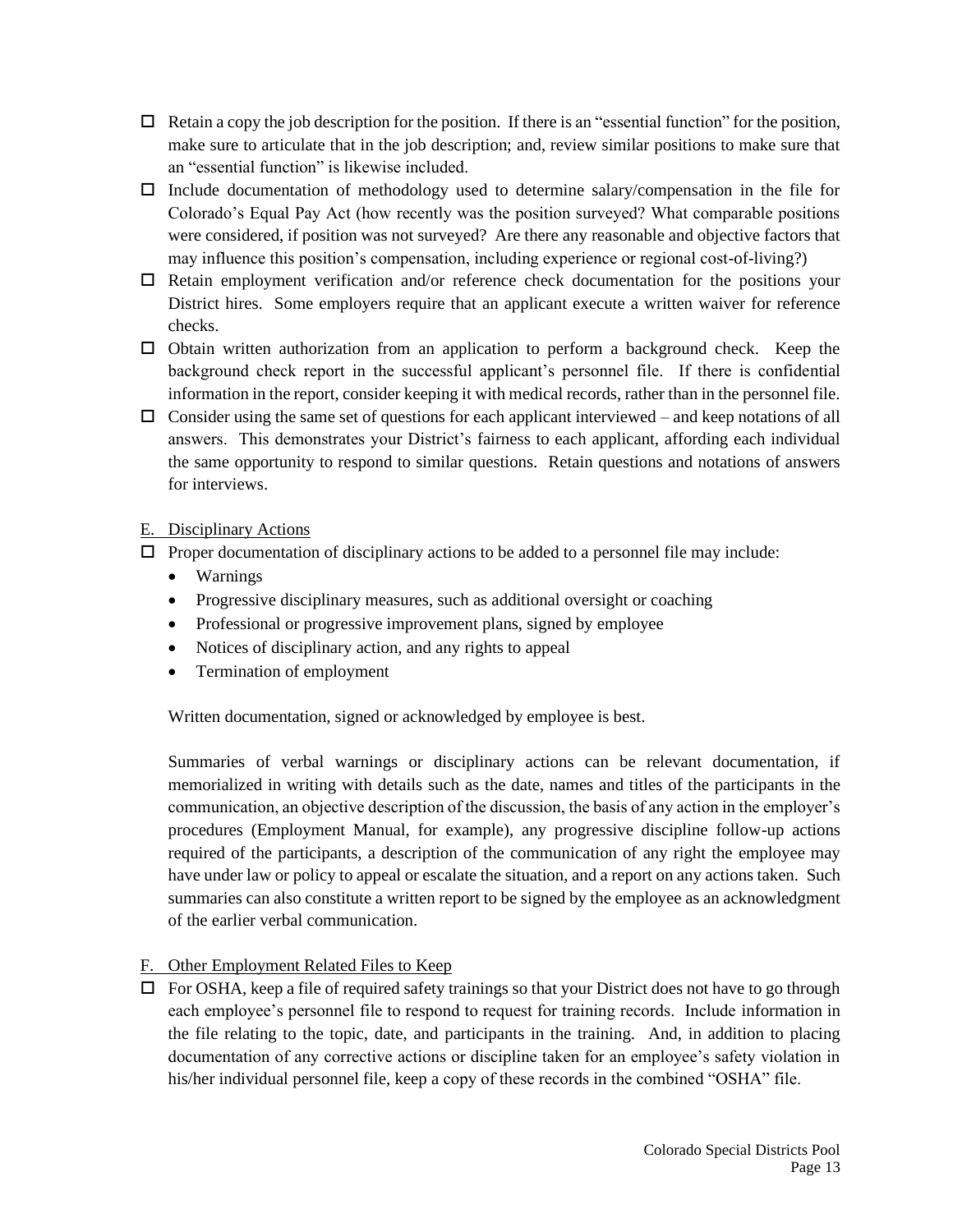$\Box$  Retain employment verification and/or reference check documentation for your District's previous employees who have left the district in order to document that the information provided was nondiscriminatory (for example, a District may keep a log with a date, participants in the communication, previous employee involved, and nature of discussion; or, for employment verification, retain the letter or email sent in response). Clarify with the person calling/communicating with your District regarding a previous employee whether an employment verification or a reference check is required. Some employers will only provide verification of employment.

## G. Employment Manual

Your District's Employment Manual is the document setting forth compensation, conditions of work, and expectations. The below check-list includes typical provisions – but does not necessarily include all the sections your District may want or will need. A general rule as you approach drafting or reviewing is that an Employment Manual should articulate your District's processes as an employer – and establishing the objective and non-discriminatory bases of your District's employment policies.

Typical Provisions of an Employment Manual include:

- □ Description of your District, History, Mission Statement...
- $\Box$  Normal Business Hours
- $\Box$  EEO policy statement
- $\Box$  Employment statuses (FT, PT, temp...); at-will relationships should be clear
- $\Box$  Wage types (hourly, salaried)
- $\Box$  Benefits, including minimum 48 hours of annual paid leave for all employment statuses (full-time equivalent) in 2021, 2022 (depending on size of employer).
- $\Box$  Revised paid leave request policy for Colorado's Paid Leave law
- $\Box$  Drug and alcohol abuse
- $\square$  Dress policy (review to ensure that requirements are non-discriminatory)
- $\Box$  Employee safety
- $\Box$  Process to report whistleblower, sexual harassment, discrimination; prohibition of retaliation; identify to whom reports should be made
- $\Box$  Disciplinary policy (if steps are included, qualify that your District may follow some or none of the steps, depending on the issues involved)
- $\Box$  Conduct policy (are there behaviors that are not professional or not tolerated as discriminatory or unsafe?)
- $\Box$  Emergency procedures; consider whether to include public health or other public emergencies
- $\Box$  Flex work (if applicable):
	- During only a public health crisis or other emergency or at all times?
	- Permitted for employees of a certain tenure with the employer?
	- Have you articulated your process and the non-discriminatory bases of your flex work policies?
	- Flex place (remote or telework) how many days? how to apply/approve? Will your District require an agreement in writing, including that an employee must abide by certain requirements or the approval will be revoked? Will you reserve the right to revoke in the future, if your District's needs to change? Do employees need to have adequate internet access and equipment at home?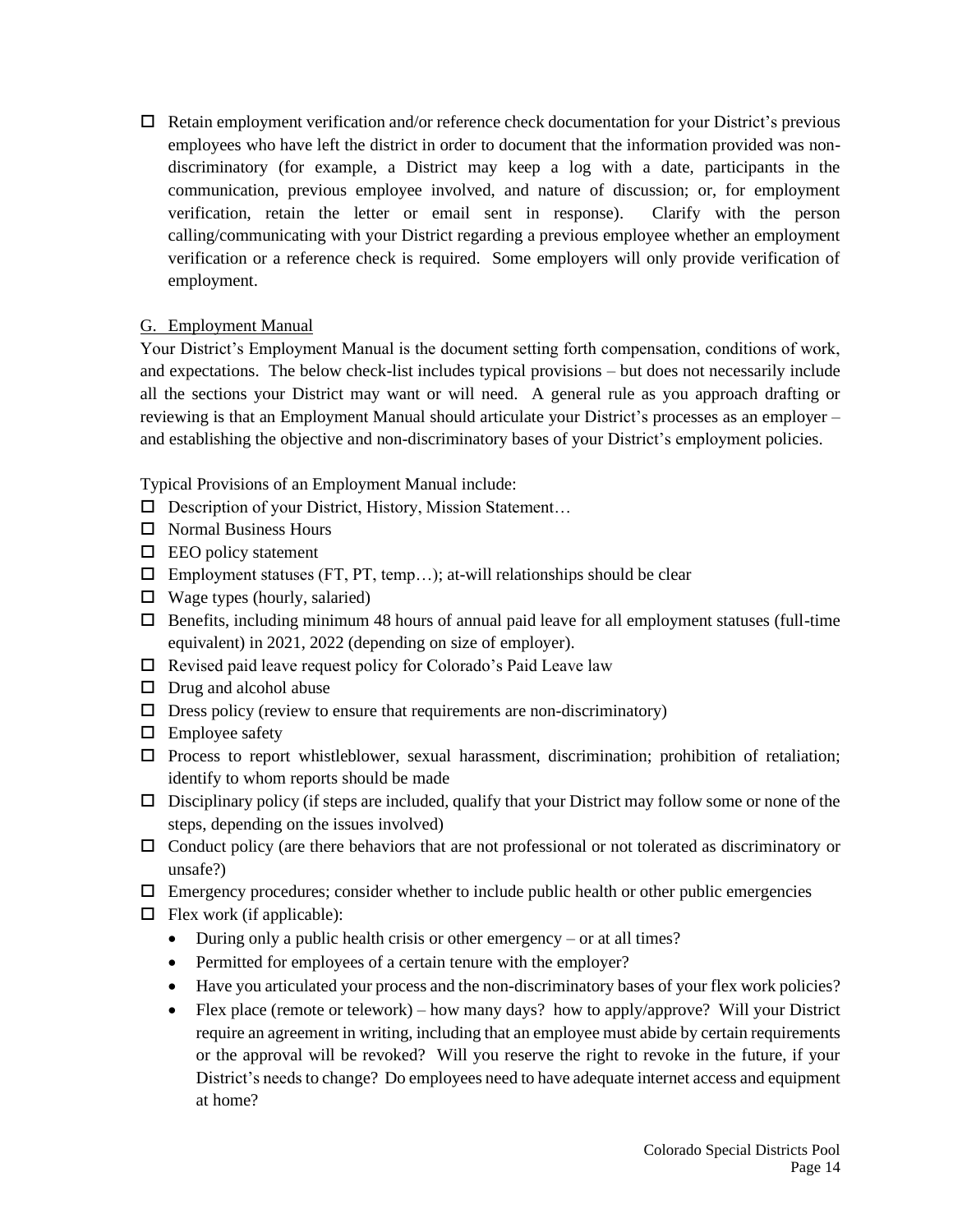- Flex schedule what schedules are appropriate? (For example, 9-9s, 4-10s?) how to apply/approve? Will your District require an agreement in writing, including that an employee must abide by certain requirements or the approval will be revoked? Will you reserve the right to revoke in the future, if your District's needs to change?
- $\Box$  Other types of provisions (if applicable):
	- Bereavement or funeral leave
	- Leave for jury service
	- Expanded or extended family or parental leave
	- Volunteer leave
	- Prohibition/approval/notification of outside employment
- H. Job Description
- $\Box$  Position Title
- □ Pay Range
- Employment Status: contract/bargained/at-will, exempt/non-exempt, full-time/part-time, permanent/temporary
- $\Box$  Description of job duties
- $\square$  Description of necessary skills, required licenses/certifications/education/credentials, educational requirements, years of experience required, or years of experience that substitute for other requirements – these qualifications, if non-discriminatory, may be the grounds for your District's decision to compensate similar jobs differently.
- $\Box$  Description of any essential functions of the job (must be objective, must be imperative for the position, must be the task or result – not how the action is performed, should apply to similar positions); may include a description of physical requirements
- $\Box$  Reporting authority

## I. Employment Records and Documentation

- $\Box$  Review your District's records retention policy, which should address:
	- The length employment records will be retained/destroyed; and
	- Description of how confidential or other sensitive information will be protected.
- $\Box$  Keep documentation related to FMLA, ADA, medical benefits, sick leave requests, workers' comp claims, OSHA reports, drug testing, and any other confidential or health information (protected under HIPAA) in separate, confidential file. Remember, Colorado's Paid Leave law requires an employer to keep records relating to paid sick leave for two (2) years.
- Consider putting procedures in place to respond to an employee's request to review his/her personnel file. (Colorado law provides that employees of non-public entities may review their file once a year, C.R.S. § 8-2-129.) For employees of a public employer, most items in a personnel file are subject to a request to review as a "public record" for under the Colorado Open Records Act (see definition "personnel files" in C.R.S. § 24-72-202(4.5)).

 $\Box$  Maintain all actions related to an employee in an individual personnel file, including the following records:

- Job announcement and job description
- Employee's original employment application
- Employee's interview report form